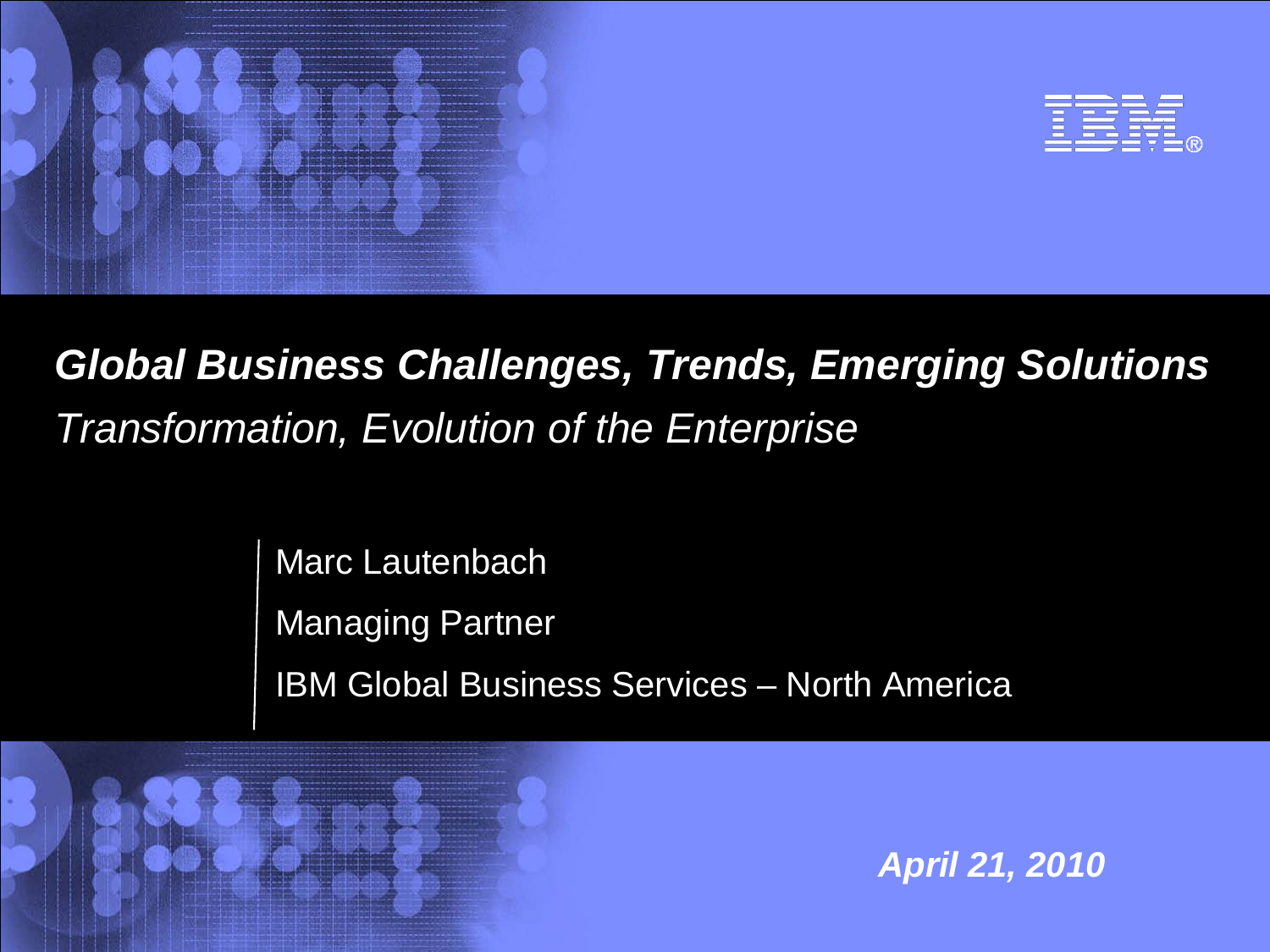# **IBM**

- Values: Dedication to every client's success; Innovation that matters – for our company and for the world; Trust and personal responsibility in all relationships.
- Employees worldwide: 399,409
- Global footprint: 170+ countries
- Revenue: \$95.8 Billion
- U.S. patents in 2009: 4,900+
- Businesses: Global Technology Services (GTS); Global Business Services segment; Software; Systems and Technology, and Global Financing.
- Last 5 acquisitions: SPSS Inc.; Guardium; Lombardi; Intelliden Inc.; National Interest Security Company, LLC.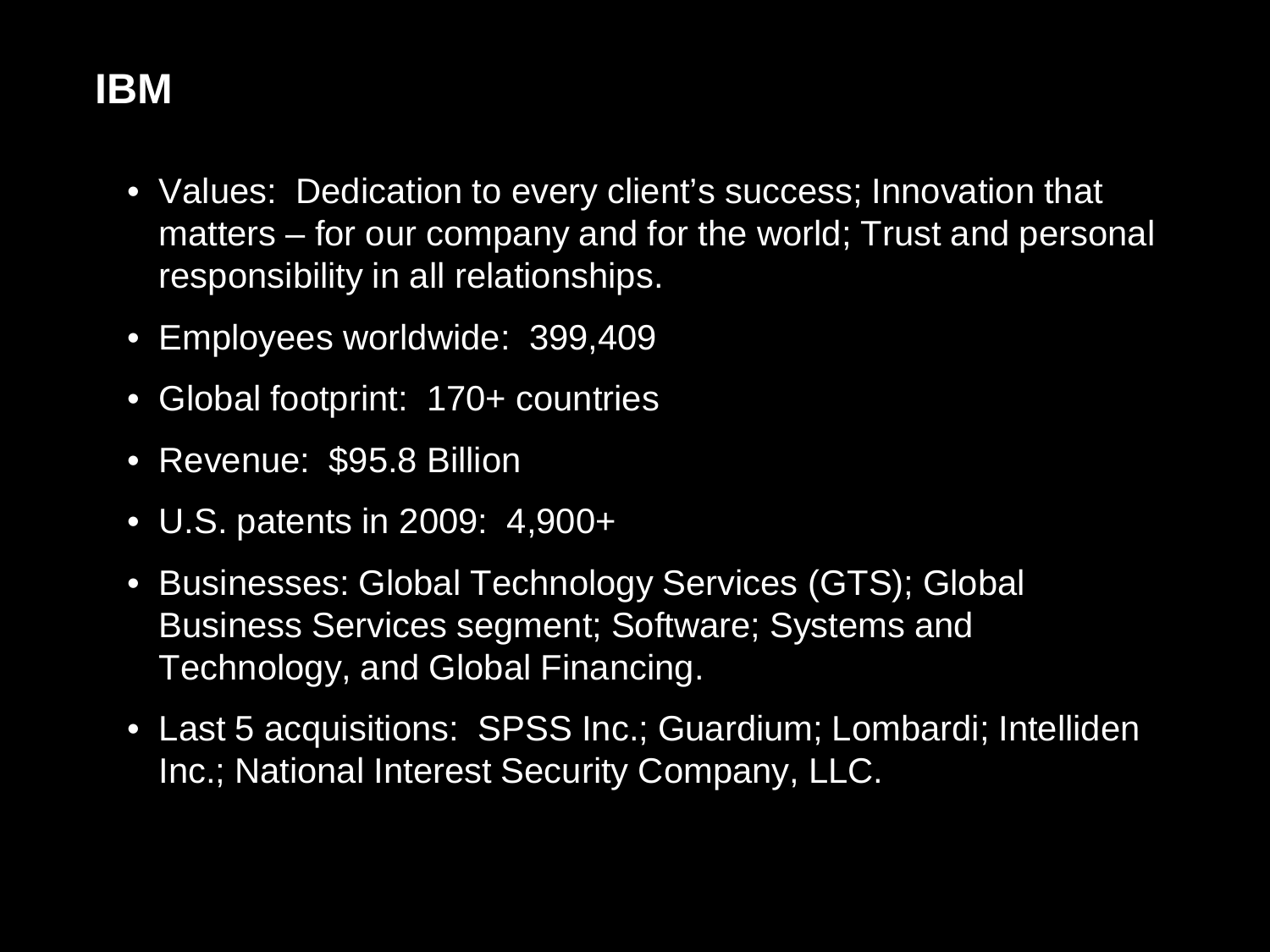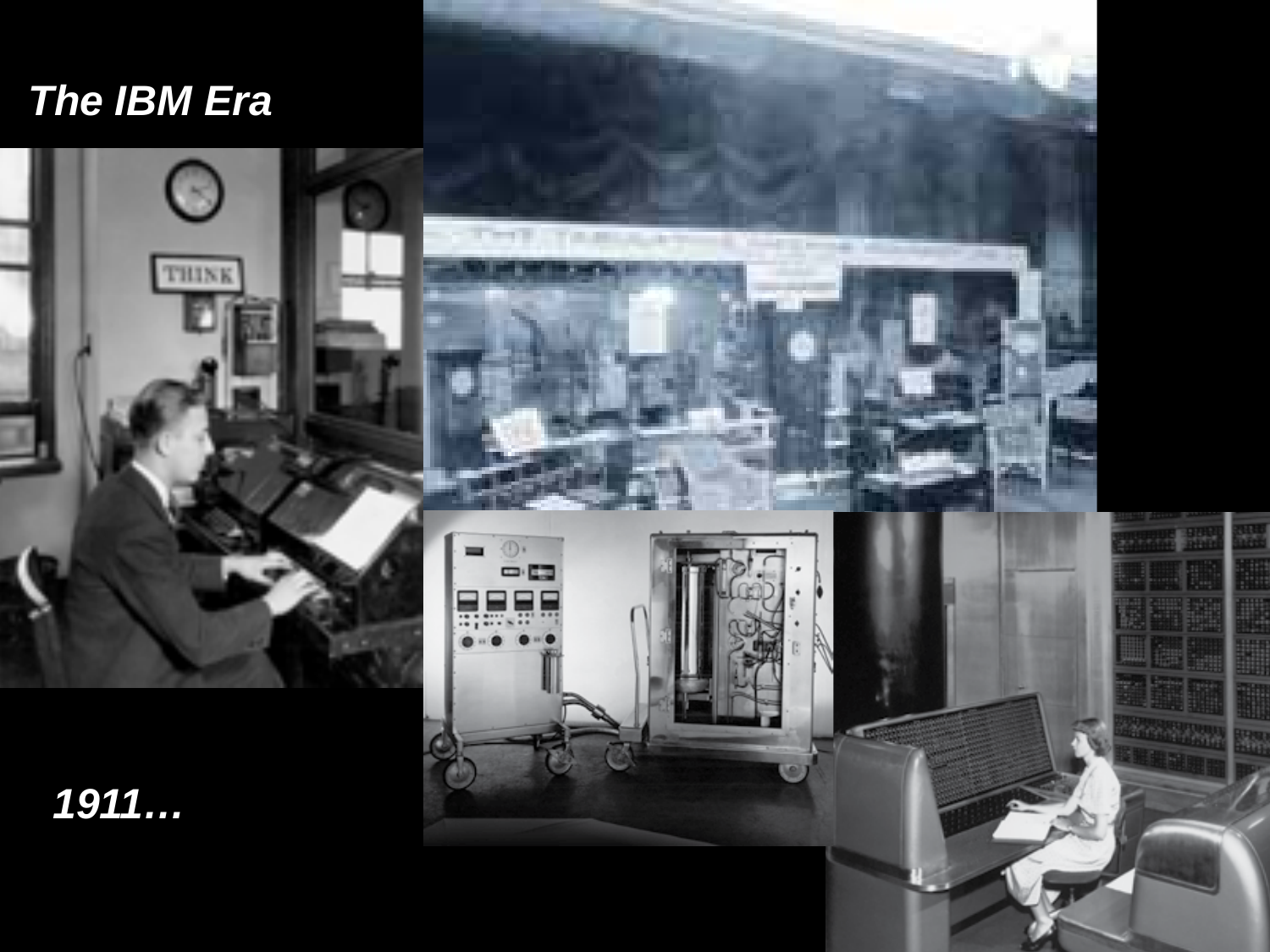### *IBM's Recent Experience with Transformation*

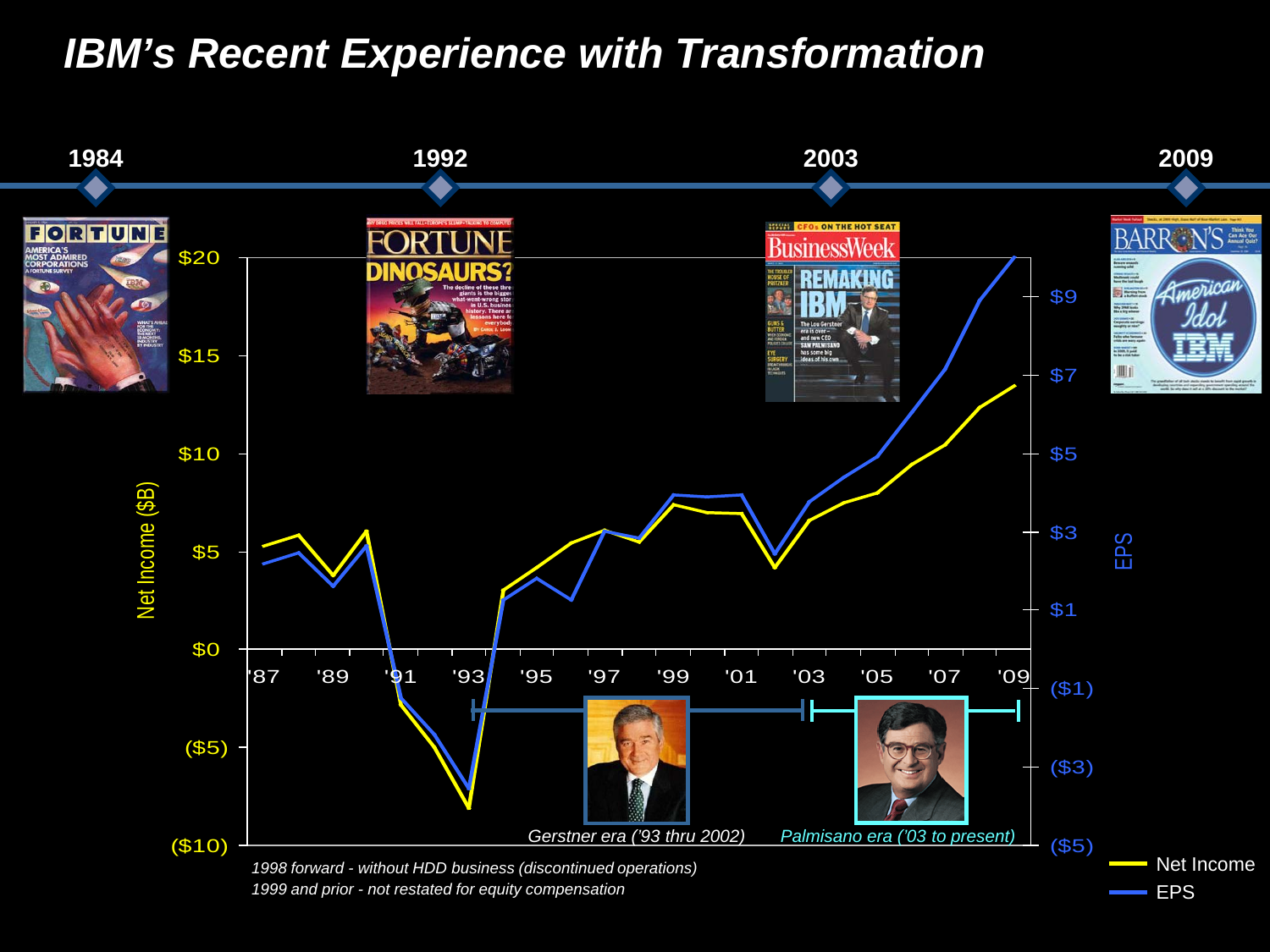## *Evolution of the Enterprise*

### **20th** *Century*





A **Globally Integrated Enterprise (GIE)** is an open, modular organization …. integrated into the networked economy … with an operational and business model that capitalizes on the new global landscape.

**Global Supply Management**



**Global Production Optimization**



**Global Demand Capture**



**21st** *Century*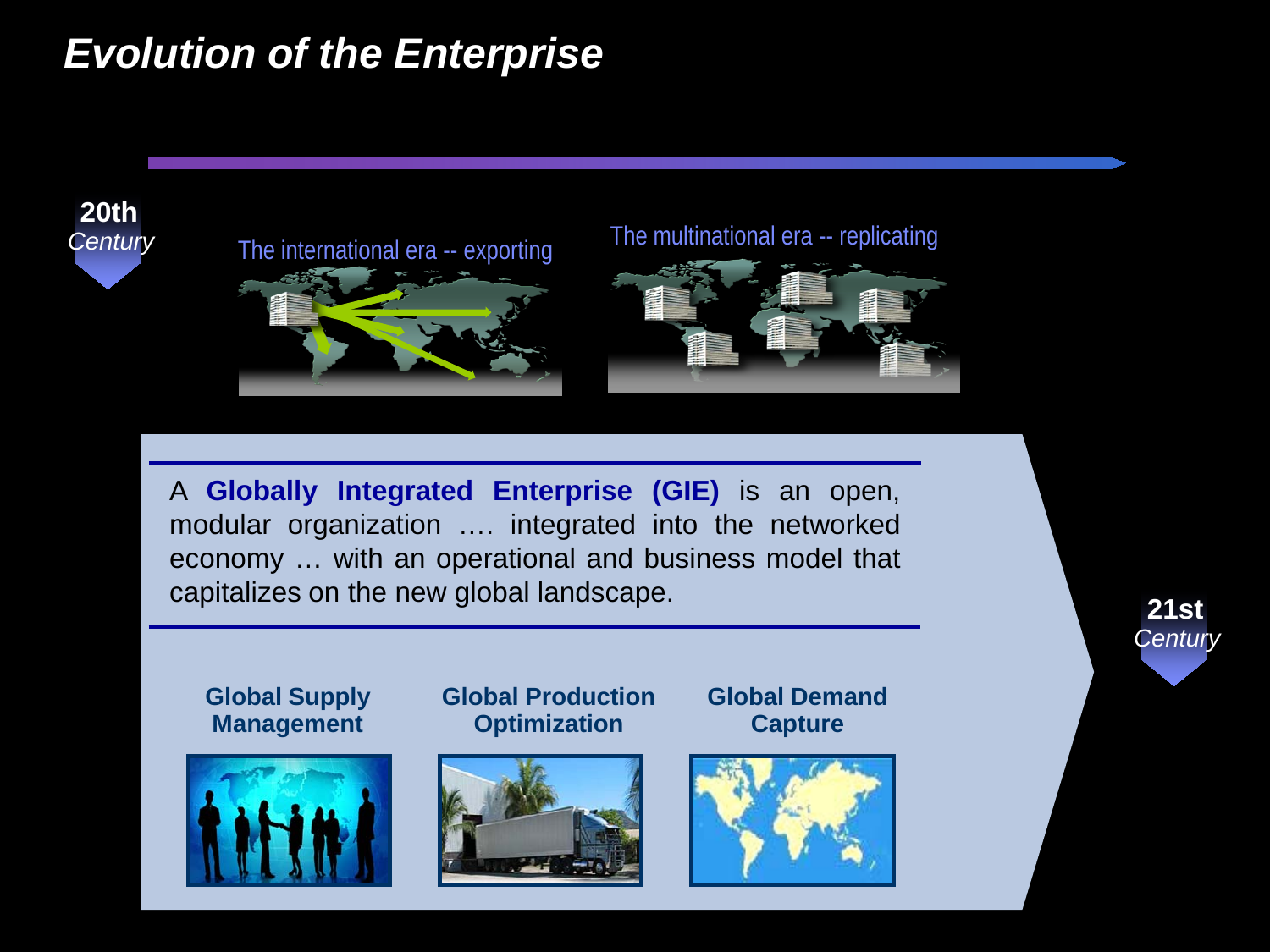### *21st Century Enterprise*

**21st** *Century*

A globally integrated enterprise -- business in a smart, connected world



The world is becoming **INSTRUMENTED**



The world is becoming **INTERCONNECTED**



All things are becoming **INTELLIGENT**

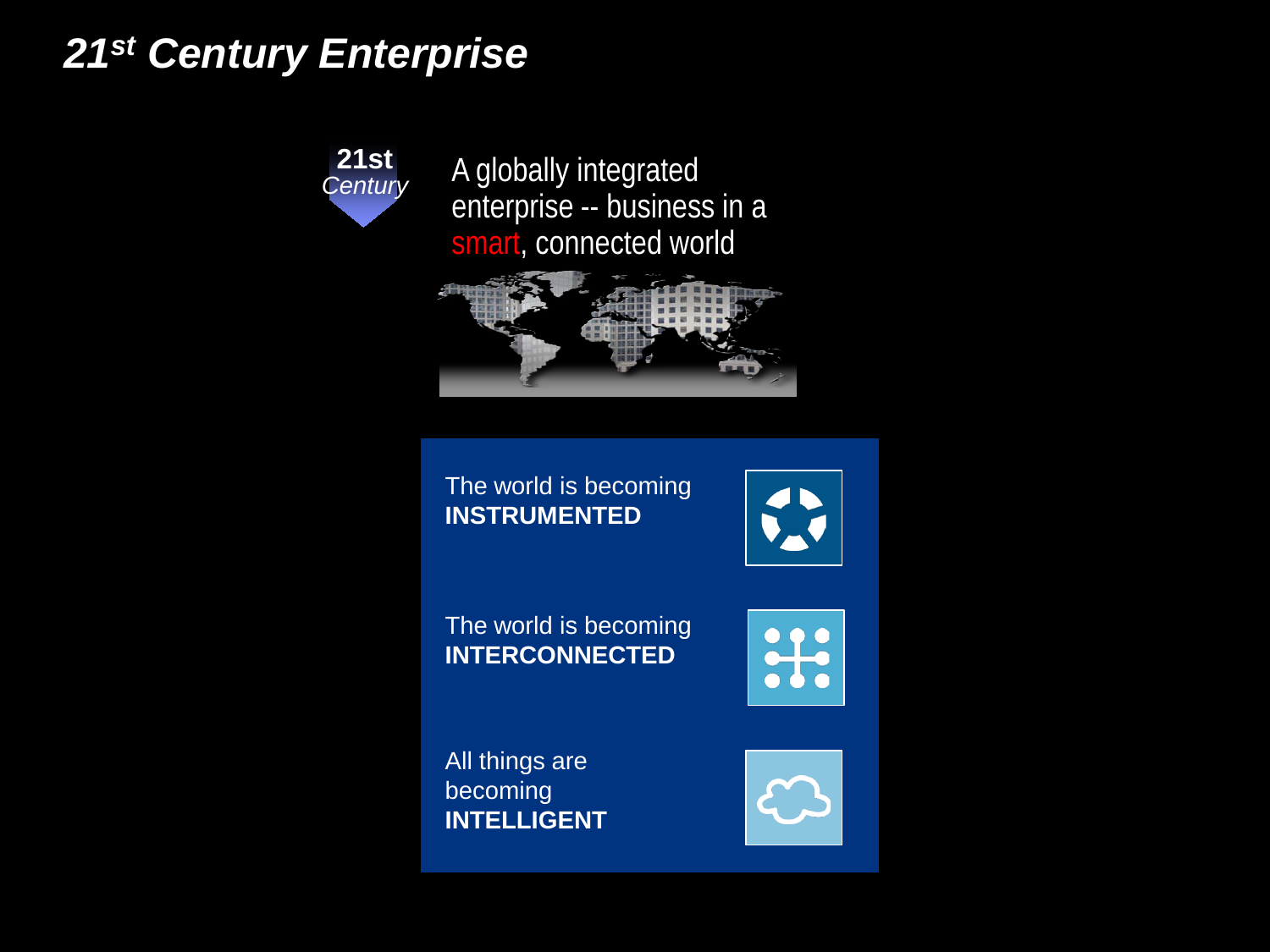### **21st Century Enterprise: Translation to the Mission**

- Globally integrated
- Move work seamlessly
- Respond with agility and speed
- Enter new countries with only market facing resources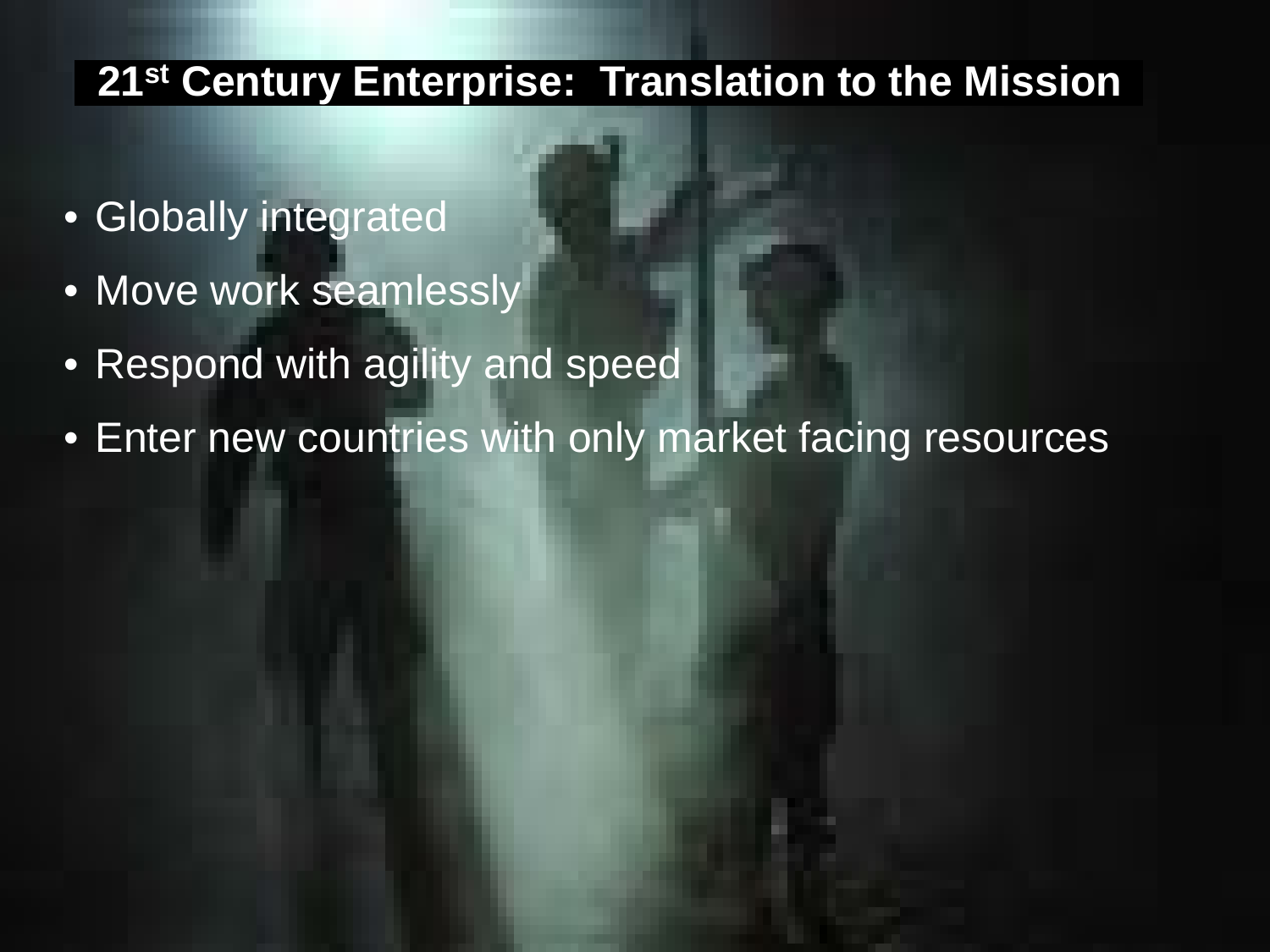### *Transformation Framework*

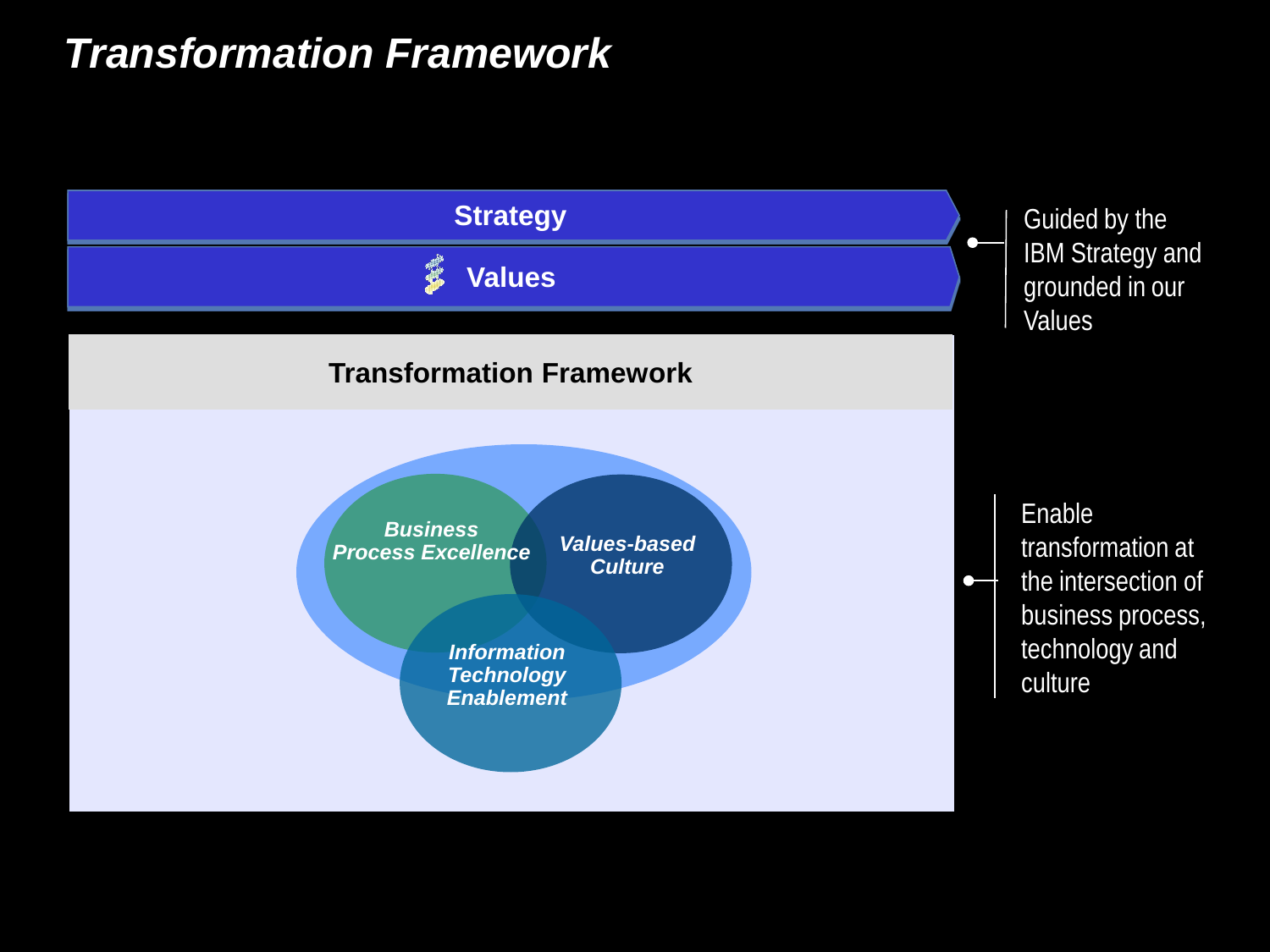### *Transformation Lessons*

- **1. Evolve or die**
- **2. Context is important**
- **3. Values are your compass**
- **4. It's all about leadership**